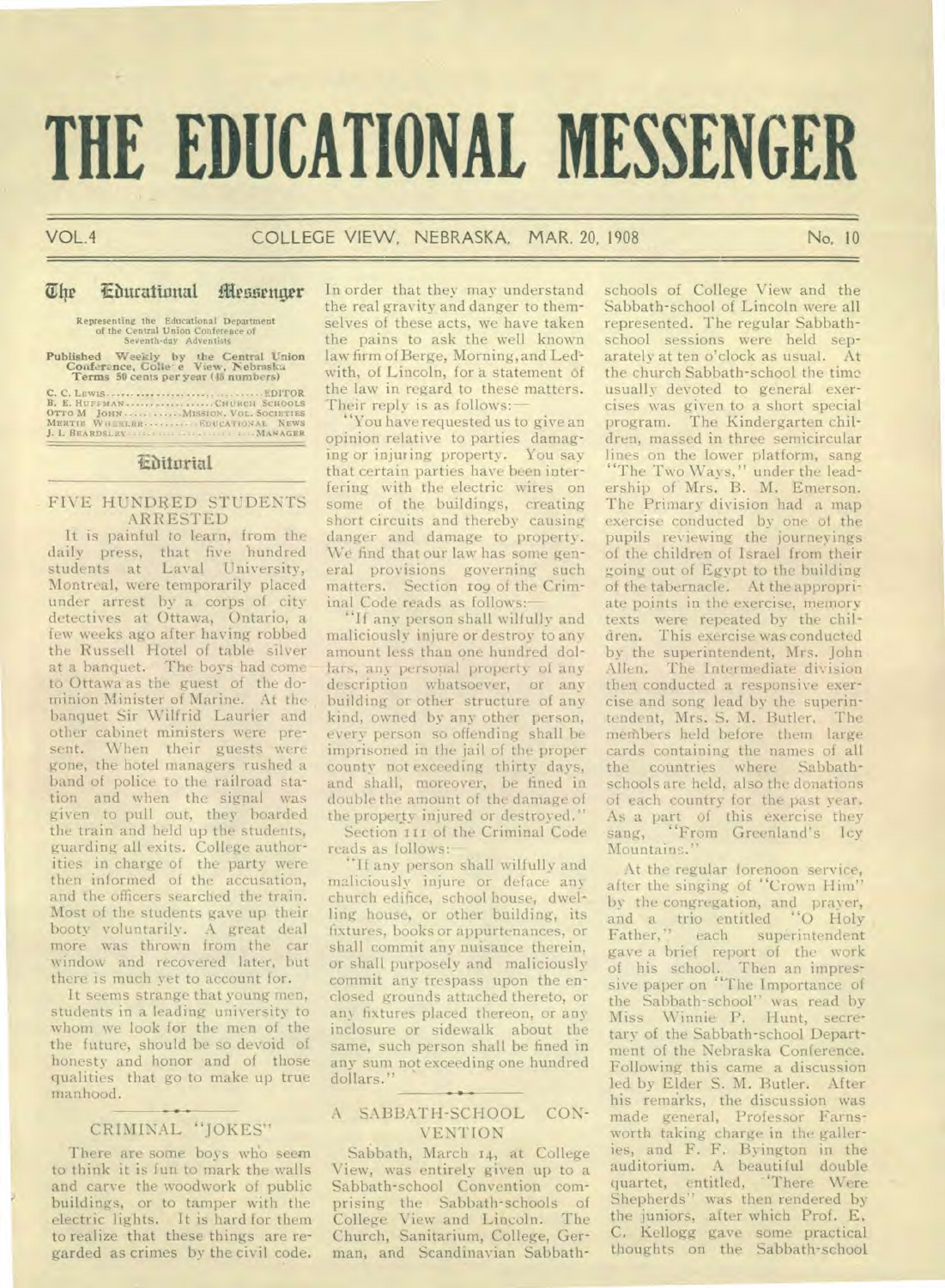lesson, followed by a discussion led by Earl Hahn, of Lincoln. A double quartet entitled "Glorious is Thy Name" followed, after which Miss Matilda Erickson, secretary of the General Conference Young People's Department, read a paper entitled "Sabbathschool Contributions." This paper will be found in another column. Eld. C. R. Kite lead the discussion of this paper, and the forenoon service closed by the congregation's singing "The Lord in Zion Reigneth."

In the afternoon, besides the usual opening and closing exercises, Mrs. N. B. Emerson read a paper upon "Sabbath-school General Exercises," W. C. Flaiz another on the Secretary's Report," and Miss Mary Moore another paper on "The Sabbath-school as a Training School." A chorus, led by 0. S. Beltz, rendered several selections from the cantata "Under the Palms." The exercises of the entire day were very interesting and instructive, and all were impressed with the importance of the Sabbath-school work.

### REPORT OF MASS MEETING

It having been asserted in a Lincoln newspaper article that the citizens of College View were anxious to have the Western League Base Ball Park established in their village, and that in this Adventist town there was practically no opposition to the League's playing their Sunday games of base ball there, a mass meeting was called at five o'clock Thursday afternoon in the College chapel to protest against this representation and to give suitable expression to the opposition which the majority of the citizens of College View feel<br>toward such an enterprise. Eld. toward such an enterprise. E. T. Russell was elected chairman, and J. I. Beardsley,secretary.

The article from the Lincoln newspaper was read and stirring remarks were made by several speakers. In reply to the question how many had been consulted by any one in regard to their views concernig the establishment of a base ball park in College View, only two or three hands were raised. After some time had been spent in individual remarks, the following resolutions were presented, and were unanimously adopted by a rising vote, two hundred thirty-four persons voting in the affirmative, and nobody voting in the negative. One hundred and thirty of those voting were either legal voters, or tax payers of College View. The letter published in the last number of the MESSENGER in protest against the article which appeared in the Lincoln Star was unanimously adopted as voicing the sentiments of the meeting. It might not be possible to prevent legally the establishment of a ball park within the corporate limits of College View if the League should decide to purchase a field for that purpose within the village limits, but it is certainly a gross injustice to the people of College View to be represented as favoring the establishment of such a ball park, and as being anxious to have it brought to their village.

WHEREAS, It has been stated in a recent newspaper article that the citizens of College View are anxious to have the Western Base Ball League establish its Sunday ball games in our village, and

WHEREAS, It has been further declared that in this Adventist town there is practically no objections by Adventists to the efforts to obtain grounds for base ball operations, and

WHEREAS, We are quoted as favoring the proposition because it will advertise our town and wilt not be "violating their (our) Sunday," therefore

REsoLvEd, That we earnestly protest against each and all of the foregoing statements because they do not represent our views in this matter, and we hereby declare our position to be as follows:

i. We are opposed to the establishment of a ball park in College View because of the influences which are commonly associated with such places.

2. We are opposed to the running of such a ball park on Sunday for the general reason before mentioned, and for the additional reason that we respect the feelings of some of our citizens who have a conscientious regard for Sunday.

3. While we are thus morally opposed to a base ball park within our borders, we are also opposed to placing upon any game, occupation, or employment lawful in itself legal restraints upon any day of the week, be it Saturday or Sunday, because of any sacredness which that day may be supposed to possess. The province of the State in matters of religion is to protect every person in his right to worship God unmolested in his own way, or not to worship at all if he so choses. It is not the province of law to create special religious privileges for any class.

# MEETING WITH STUDENTS

### S. E. JACKSON

As has already been stated in the columns of this paper, it was the privilege of the writer to visit the Minnesota students at College View, Nebr., recently. There are about forty students there from Minnesota. A majority of these are planning on entering the work in Minnesota as soon as their studies are completed. This is good, and we sincerely wish that many more were there in preparation. These young workers will be able to get hold of the people and enlist their interest in the message.

At the beginning of the Sabbath we (from Minnesota) came together and spent an hour in social worship. Truly the testimonies were inspiring. All expressed themselves as still leaning toward the home state, and wondered if others felt the same. How good it is that this is the condition that will exist if cultivated in our lives. "Godliness with contentment is great gain." Brother Asp, who recently left Minnesota, met with us, and, though he is now working in connection with the International Publishing Association, he still feels that old Minnesota is his home. His experience in accepting the message some years ago at Sunrise, as related by him, was of interest.

It is gratifying to know that we have such an institution among us as the one at College View. The reports of the teachers plainly show that a splendid opportunity is being given to the student, and that if he is not developing the blame is not with the courses of study outlined. A goodly number of improvements are to he made during the coming year.

*—Northern Union Reaper.* 

## MONTHLY LETTTR TO CAN-VASSERS

More than six times as many books! Read it again! More than six times as many books sold during January, 1908 in the Central Union than for the corresponding month of 1907! How's that boys for a starter?

Missouri takes the lead. But Nebraska says, "Get out of the way or I'll tread your heels." Colorado says, "Just watch us for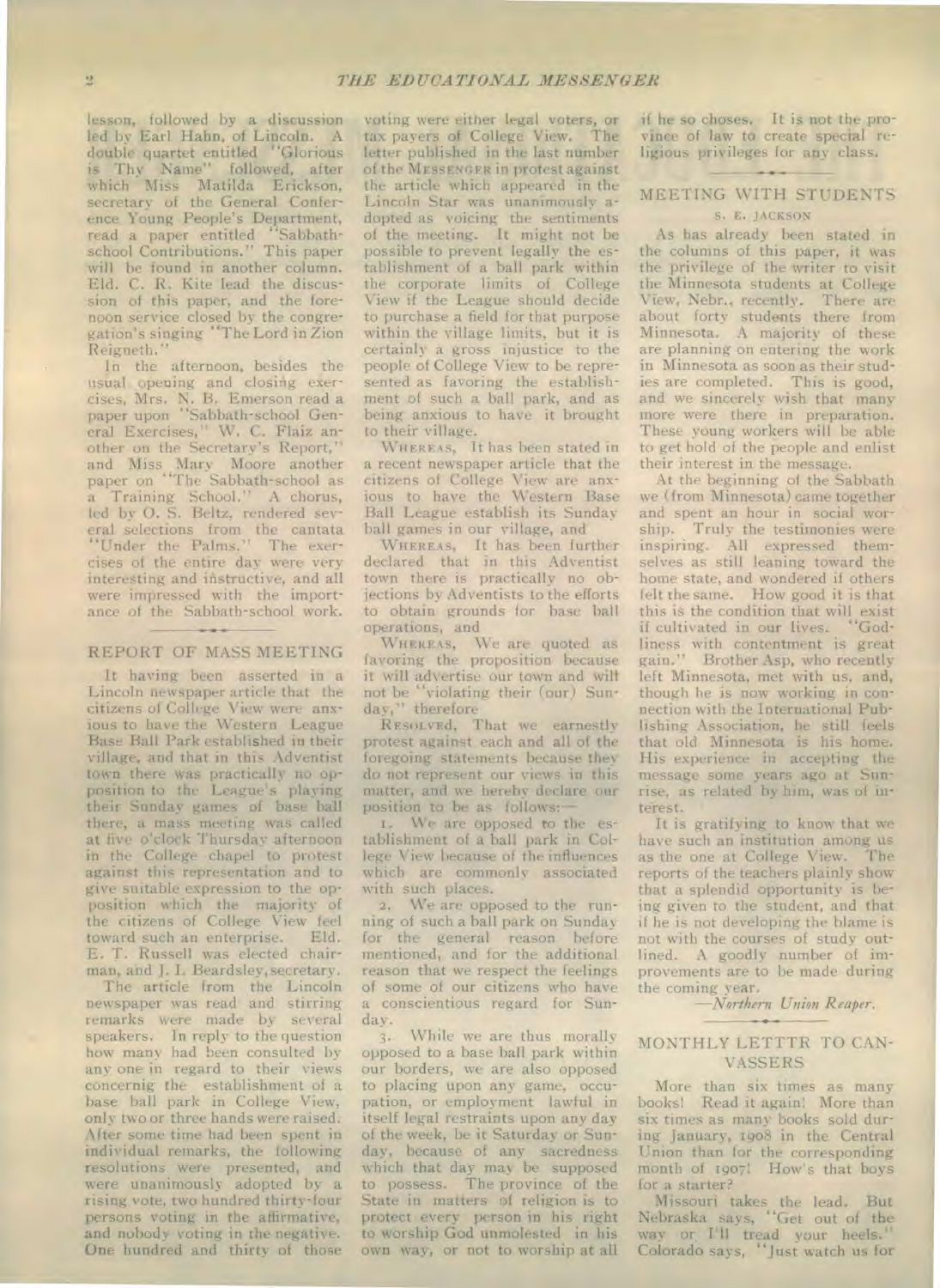February!" Kansas with an air that means business, informs us that she is just resting this month, and taking a second breath. Why boys, they've set their stakes for

\$30,000.00 this year! Wyoming is going some too. Brother Trummer's "baby" conference is getting where it can "sit up and take notice." There is a mighty enthusiasm

pervading our field this year, and there is something substantial with which to back up this enthusiasm.

We have just attended a very successful institute at Hastings, Nebraska. The boys over there sold more books during January of this year than for the entire quarter of 1907.

We are here in a big institute at Emporia. About twenty-five are to attend. When Brother Limerick arrived here he found there were no D. & R. canvasses. And like a genius he immediately wrote one out. I consider it the best D. & R. canvass we have. I will send you a copy later, and I am sure you can use it to a great advantage.

REPORT FOR JANUARY 1907

|                      | AGTS. | HRS.       | ORD. | AMT.     |
|----------------------|-------|------------|------|----------|
| Missouri<br>Nebraska | h     | <b>IIO</b> | 55   | \$227.75 |
| Colorado<br>Kansas   | 5     | 103        | Q    | 33.60    |
| Wyoming              |       |            |      |          |

| <i>Wyoming</i> |                |                    |     |          |
|----------------|----------------|--------------------|-----|----------|
|                | LI             | 213                | 64  | \$261.35 |
|                |                | REPORT FOR JANUARY |     | 1908     |
| Missouri       | 6              | 452                | 152 | 5440.45  |
| Nebraska       | II             | 400                | 159 | 444.57   |
| Colorado       | 15             | 557                | 150 | 357.05   |
| Kansas         |                |                    |     | 308.00   |
| Wyoming        | $\overline{2}$ | I24                | 56  | 197.50   |
|                | 34             | 1602               | 523 | 1752.77  |

Fellow State Agents, we have men and women to be proud of indeed. They have learned to stick. When tripped they get up and go on again. Like the Irishman's fence that was four feet high and five feet wide, when thrown down they are higher than when standing up.

Sincerely your brother, Chas. G. Bellah

# COLLEGE AS A PRELIMI-NARY TO THE PROFES-SIONAL COURSE

BY REV. SAMUEL PLANTZ, D. D., PRESIDENT LAWRENCE UNIVERSITY

Two years ago the writer asked the president of a \$3,000,000 corporation what he thought of the college man in business. He took a card from his desk and wrote as follows: 'The college MAN in busi-

# **Who is YOUR Tailor?**

Next time you want a suit, or some pressing or repairing, try the

# *UNION COLLEGE TAILORS*

**Special rates to students. Rooms in basement of College Building.** 

C. A. TUCKER Dr. S. S. SHEAN Jeweler **Optician** *LINCOLN - 1123 0 St. NEBRASKA*  USE OUR PHONE College View Lumber Co.

H. D. Enslow, Sec'y.

ness." "That," said he, "is my reply." Everything swings round the man. To give a professional training to a small, narrow, undeveloped specimen, or one meagerly developed, is to perpetrate a fraud, or to modify, a mistake on the public. The age calls for first grade talent in all places of social responsibility. The pulpit is weighed down with sixth. rate preachers; the bar with fifth rate lawyers; the physician's office with fourth rate practitioners. Michael Angelo wrote across the canvass of a pupil the word "Ampilus." More intellectual amplitude is needed to-day in every profession. You can put the finest rolling stock on a poor road-bed and you will not make a good thoroughfare for travel. Foundations should always he firstclass. The new educational idea, "Graduate me, and do it quick," is folly. There is one place in this strenuous age where we can afford not to hustle, and that is in making adequate preparation for the service our lives are to render to the community. Men who are advocating shortening the college course, or taking a cross cut from high school to professional course, need to stop and consider what kind of soul fibre this will leave on our hands, what kind of citizen this process will produce for the ever increasing responsibilities of civilization.

We advocate the college training as a preparation for the professional course for the following reasons:

I. Time is so short, competition is so tremendous, activity is so strenuous we must take plenty of time to get ready. Nowhere does haste make greater waste than in putting on a preacher's coat or

hanging out a shingle while our pin feathers are still on.

2. A man cannot bring to his professional studies the best preparation to grasp them most deeply and appropriate them most fully unless he has had the help the college gives in enabling men to think.

3. The man who enters a special field or limited domain of knowledge needs the broadest general culture that he may see his special facts most comprehensively and relate them most universally.

4. Before one goes into the special school with its rather limited interests and its coldly practical tendencies, it is of great value to have come into the bracing atmosphere of the college with its idealism, its varied life, its large intellectual interests, and its moral enthusiasms.

5. Many men do not know what they are fitted for when in the fledgling stage and would make a lifelong mistake if they selected a calling before the college training had disclosed to them unrealized capacities, or undiscovered aptitudes and affinities.

6. But above other reasons the fact that the man always looms up above the profession and his duty to himself and to society makes a course in college, the institution of liberal culture, exceedingly desirable. Note this from President Elliot: "The main object in every school should be not to provide students with the means of earning a livelihood, but to show them how to live happy and worthy lives, inspired by ideals which exalt both labor and pleasure."—From *Bellevue College Advocate.* 

It is never too late to be what you might have been.—Lytle.